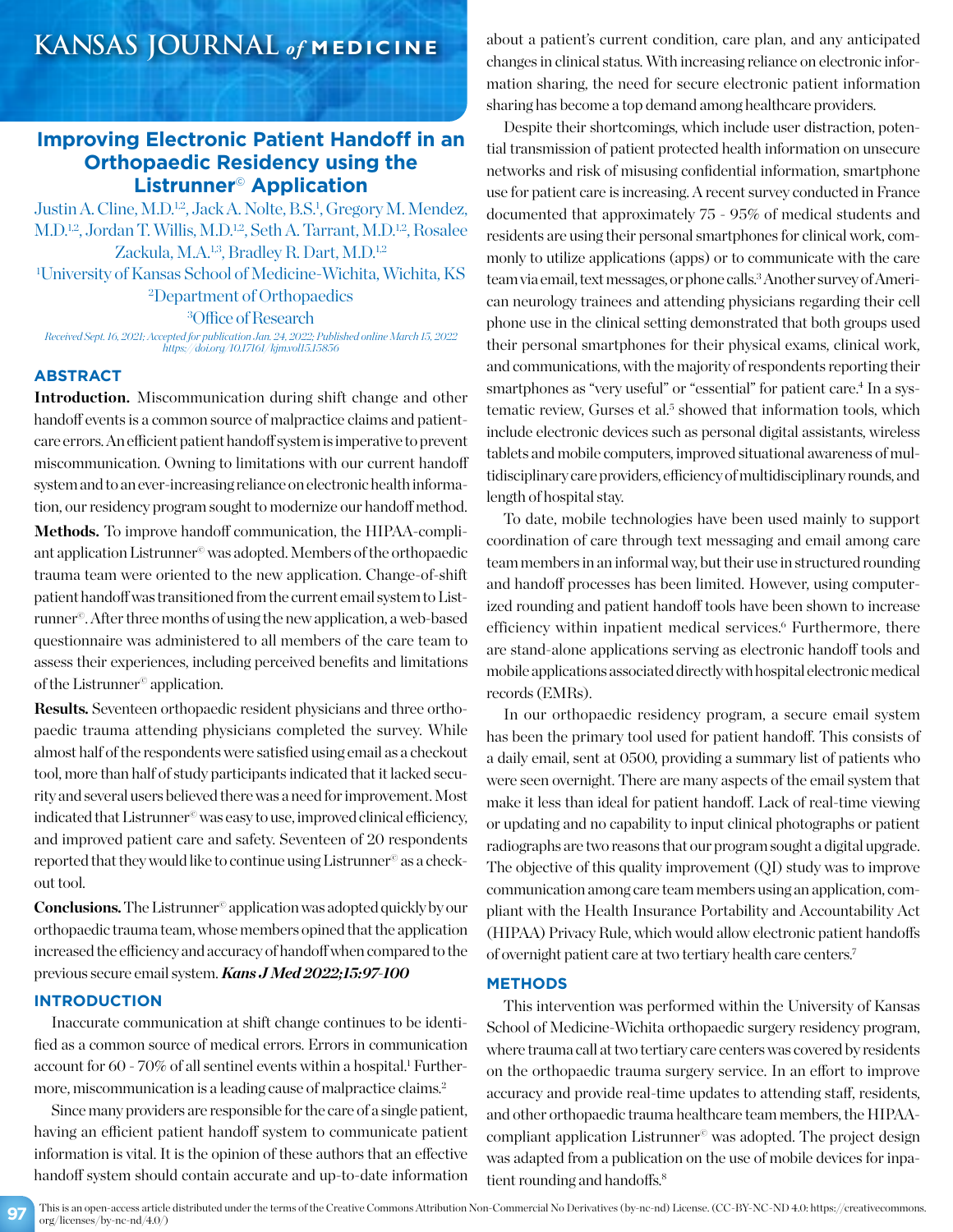from a secure email system to the Listrunner<sup>®</sup> application. The application has patient list features that are customizable to the preferences of the attending staff. This app can be installed on a mobile device or accessed through the Listrunner© website. Training of the on-call junior residents on proper use of the app was provided by upper-level residents and attending staff members. At our institution, like many other residency programs, junior residents were responsible for managing the orthopaedic trauma service overnight.

After appropriate training and standardized implementation of the Listrunner<sup>©</sup> app, the overnight junior residents assumed the responsibility of adding patients to predetermined lists that reflected the reason for referral to our orthopaedic service: surgery add-ons, admits, consults, and phone calls. The application allowed for accurate short-form text documentation including medical record number, date of birth, age, history of present illness, discussion, clinical treatment and planning, imaging, clinical photographs, and a to-do section for pending tasks. Team members had the option to allow notifications when a new patient was added to a list, which allowed real-time patient care updates. The application was used only for handoff communication and was not linked formally to the hospital EMR. Patient lists were cleared or updated daily after review by the daytime trauma team.

After three months of consistent use, a web-based questionnaire was created to evaluate the Listrunner© application compared to the previous email system (Appendix available online only at journals.ku.edu/ kjm). Specifically, usage patterns, user experiences, and perceived benefits and drawbacks to the Listrunner $^{\circ}$  app were assessed. The survey consisted of 23 multiple choice items and 4 free-response items. The multiple-choice questions utilized the Likert scale. A draft or pilot survey was used to assess survey validity and readability. After minor modifications, the final survey was distributed via email to all members of the orthopaedic trauma service, including attending physicians, resident physicians, advanced practitioners, nurses, and office scheduling personnel.

Study data were collected and managed using REDCap® (Research Electronic Data Capture) electronic data capture tools hosted at University of Kansas Medical Center.9,10 REDCap® is a secure, web-based software platform designed to support data capture for research studies by providing 1) an intuitive interface for validated data capture; 2) audit trails for tracking data manipulation and export procedures; 3) automated export procedures for seamless data downloads to common statistical packages; and 4) procedures for data integration and interoperability with external sources. In an effort to report our findings in a standard fashion, the Revised Standards for Quality Improvement Reporting Excellence (SQUIRE 2.0) guided the preparation of this manuscript.<sup>11</sup>

#### **RESULTS**

Our inpatient orthopaedic trauma services at two level one trauma centers began using the Listrunner© patient handoff application in September 2020. We used the application consistently for approximately three months before conducting a one-time survey to compare the Listrunner© application to the previously used email handoff system and to examine user experience, satisfaction, and suggestions for improvement regarding the use of Listrunner©.

# During the study period, handoff communication was transitioned **KANSAS JOURNAL** of **MEDICINE**

 **PATIENT HANDOFF USING LISTRUNNER**© *continued.*

The survey was offered to 31 orthopaedic trauma team members including medical assistants, nurses, advanced practitioners, resident physicians, and attending physicians. The initial email solicitation was sent on January 26, 2021. A reminder email was sent on February 18, 2021. Twenty-six team members began the survey and 23 members completed the survey. Only completed surveys of individuals who identified as Listrunner<sup>©</sup> users were compiled for analysis, with incomplete surveys and non-users being excluded. The survey took an average of 17 minutes to complete.

User characteristics are outlined in Table 1. Seventeen of the 20 residents in our program completed the survey. Sixteen described themselves as continued users of the application and one was self-described as an episodic user. Three of four attending physicians completed the survey. One advanced practitioner, one office staff member, and one nurse also completed the survey. Users universally reported accessing the application using the mobile app, with no respondents reporting routine use of the desktop website.

| <b>Characteristics</b>                                  | <b>Respondents</b> |
|---------------------------------------------------------|--------------------|
| How would you describe your role?                       |                    |
| Attending physician                                     | 3                  |
| Resident physician                                      | 17                 |
| APRN <sup>1</sup> /PA <sup>2</sup>                      | 1                  |
| Nurse                                                   | 1                  |
| Office staff/ $MA^3$                                    | 1                  |
| Student/other                                           | $\Omega$           |
| Total respondents                                       | 23                 |
| Describe your experience using Listrunner <sup>®</sup>  |                    |
| Continued user <sup>4</sup>                             | 22                 |
| Episodic user <sup>5</sup>                              | 1                  |
| Total respondents                                       | 23                 |
| Which version of the checkout tool do you commonly use? |                    |
| Webpage                                                 | $\Omega$           |
| Mobile app                                              | 23                 |
| Total respondents                                       | 23                 |

**Table 1. Characteristics of users studied.**

1 Advanced Practice Registered Nurse

2 Physician Assistant

3 Medical Assistant

4 Application use for eight weeks or longer

5 Stopped using application within eight weeks

Multiple choice responses regarding the email system are characterized in Figure 1. About half of respondents agreed or strongly agreed that they were satisfied using the email system as a checkout tool and most felt that the system was efficient and easy to use. However, 10 of the 23 (43.5%) respondents indicated that the email system was inadequate or in need of improvements and 14 respondents (60.9%) indicated that the email system lacked security.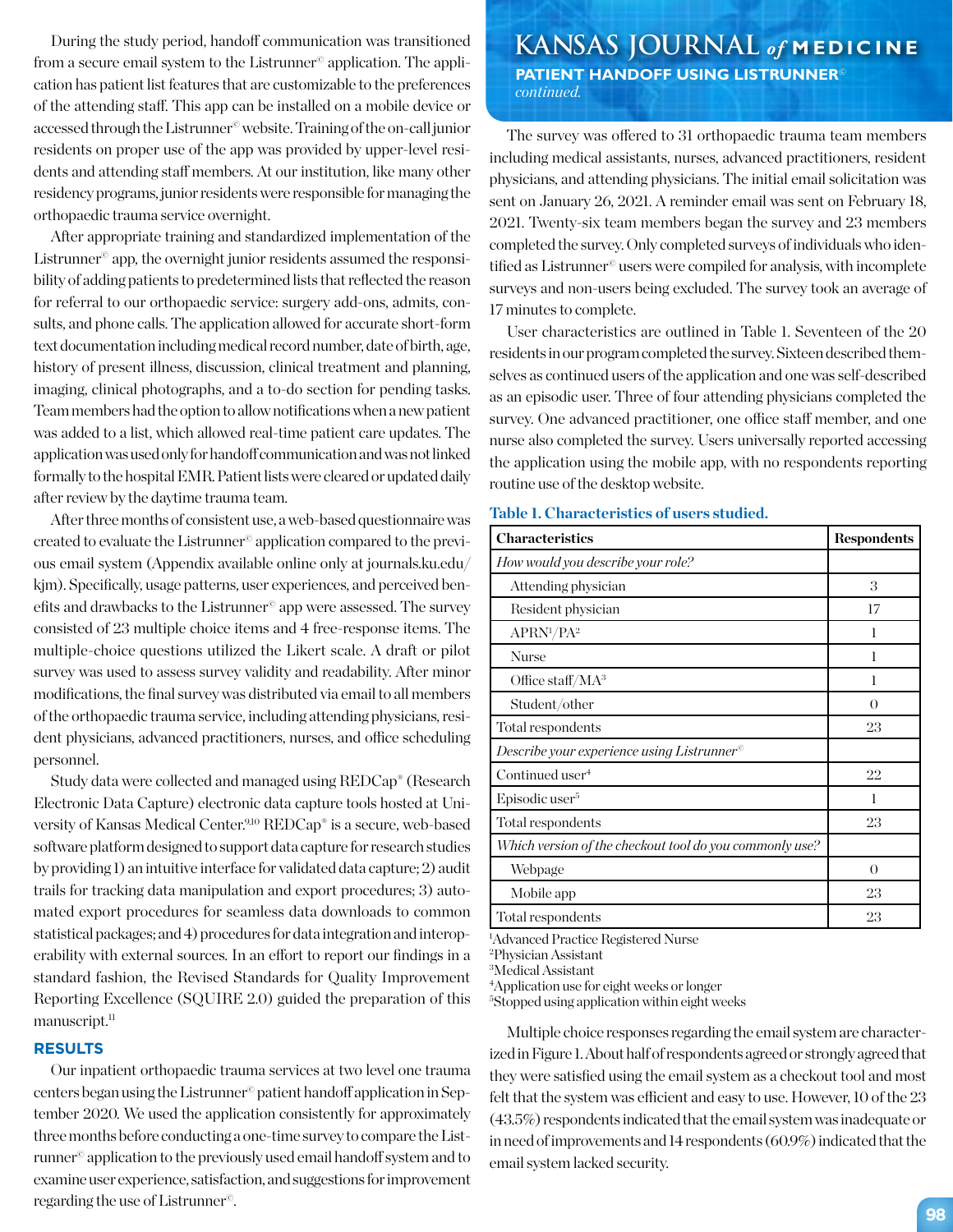## **KANSAS JOURNAL** *of* **MEDICINE**

**PATIENT HANDOFF USING LISTRUNNER** 





Figure 1. User responses regarding the email system.

Multiple choice responses regarding the Listrunner<sup>®</sup> application are characterized in Figure 2. The majority of users agreed or strongly agreed that the Listrunner© application was easy to use, improved clinical efficiency, and improved patient care and safety. Eighteen of 23 respondents found the application to be more useful as they became more familiar with it. Fifteen respondents disagreed or strongly disagreed that Listrunner© had significant drawbacks that should prevent its continued use. Seventeen respondents reported that they would like to continue using Listrunner<sup>©</sup> as a checkout tool.

Free response questions were included in the survey to determine specific likes, dislikes, and suggestions for improvement regarding the email system and the Listrunner© application. Specific likes regarding the email system included the brevity, simplicity, and format of the system. Users found it helpful having all the checkout information in one document, which decreased the amount of time needed to review the entire shift checkout. One specific dislike regarding the email system included a lack of perceived security, specifically when some users were not university employees and did not have access secure email accounts and used their personal email accounts. Other dislikes regarding the email system included difficulty in finding patients from previous shift checkouts, lack of functionality, and a lack of live updates.



Figure 2. User responses regarding the Listrunner<sup>®</sup> application.

There were multiple aspects of the Listrunner<sup>®</sup> application that users liked, including real-time updates, added functionality (e.g., uploading radiographic images and clinical photographs, searching lists for patients, and to do lists), application security, ease of use, and easier coordination of clinical follow up. There were also aspects of the new system that some users disliked, including longer time spent to read through the entire handoff, having to sign into the application multiple times on a single shift, more time spent to enter patient information, and the need to update patient lists continually.

There were numerous suggestions from users to improve the new Listrunner© system. Many commented on the inability to upload groups of pictures at one time. The application required that the user upload one picture at a time, which added significantly more time over the course of a shift, particularly if it was necessary to upload multiple clinical pictures and/or radiographs per patient. Other suggestions for improvement included more consistent daily updating of patient lists and adding indicator tabs to highlight new patients and new tasks added.

Other respondents suggested that use of the application should be standardized on the two trauma services. At one hospital, in addition to being used as a handoff tool, the application also was used as a running inpatient list. At the other hospital, the orthopaedic trauma service utilized the application only as a handoff tool, using the hospital EMR for a running inpatient list. Standardized use of the app on both services would, in the opinion of some users, decrease potential communication errors and make it easier on the resident responsible for entering patients into the application.

### **DISCUSSION**

This QI project showed that the Listrunner<sup>©</sup> patient handoff application was well received by our orthopaedic residency program and, in the opinion of the users, increased the accuracy and efficiency of patient handoff when compared to a secure email system. A strength of this study was that it clearly showed there was a viable electronic handoff system that can be more efficient and more interactive than a simple email system. Similar to the study on which our QI project was based<sup>8</sup>, the results showed that a handoff tool can be adopted quickly, lead to improved patient care, and increase the accuracy of patient handoff. Another unexpected benefit that this project had on our trauma service was improving the efficiency of follow-up scheduling by the office staff, which was an unanticipated benefit of the Listrunner<sup>©</sup> application.

There were significant limitations to our study. Our small sample size decreased the overall power of the statistical analysis. There were three team members who did not complete the survey, which further limited our sample size. Another weakness of this study was enforcement of the use of the Listrunner© application, and while all handoffs were done using the Listrunner<sup>®</sup> application, some users may not have been utilizing it throughout their shift. Due to the unique nature of our call system requiring the coverage of two level one trauma centers, the results may not be generalizable to other orthopaedic trauma services. Future QI projects regarding patient handoff tools should include not only other medical and surgical specialties at our institution, but also orthopaedic trauma services at other institutions. In addition to expanding the study to include a more specialties and services, the methodology of future studies should include objective measures of improved efficiency